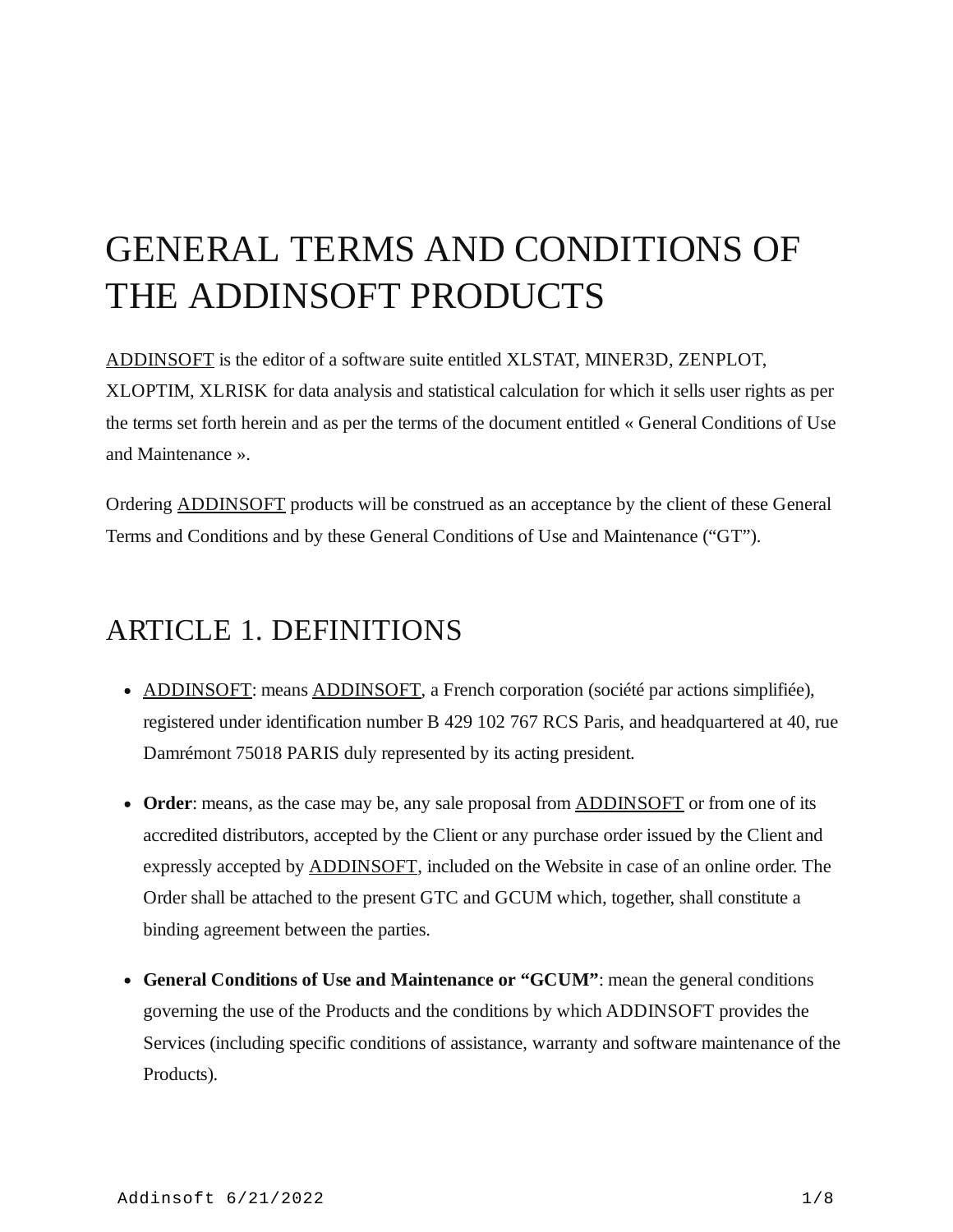- **Client**: means any natural person or corporate entity ordering Services for professional or nonprofessional use and who is bound by these GT.
- **Non-Professional Client**: means any Client (either a natural person or a corporate entity) acting in a non-professional capacity (hereafter the « **Consumer Client** »).
- **General Terms and Conditions or GTC**: mean the present General Terms and Conditions.
- **Documentation**: means any paper or electronic documentation, including the installation manuals and/or access and use manuals pertaining to the Products.
- **Data**: means data or information used or created by the Client when using the Products.
- **Client Platform**: means the Client's personal platform on the Website created at the conclusion of the contract and accessible with a login and password.
- **Products**: mean the software products (in their executable form), including the modules, options or plug-ins which could be used with the Products, sold under the XLSTAT, MINER3D, ZENPLOT, XLOPTIM or XLRISK denomination or any other denomination chosen by ADDINSOFT , as well as the related Documentation, as part of the Order. The Products definition includes all the updates, new versions, corrections and improvements supplied directly by **[ADDINSOFT](https://www.addinsoft.com/)**
- Services: mean the services supplied by **[ADDINSOFT](https://www.addinsoft.com/)** relating to the Products as described in the present GTC and GCUM.
- **Website**: means the websites managed by [ADDINSOFT](https://www.addinsoft.com/) and accessible at www.addinsoft.com, www.xlstat.com, www.miner3d.com, www.zenplot.com, www.xloptim.com and www.xlrisk.com

# ARTICLE 2. PURPOSE AND APPLICATION OF THE GTC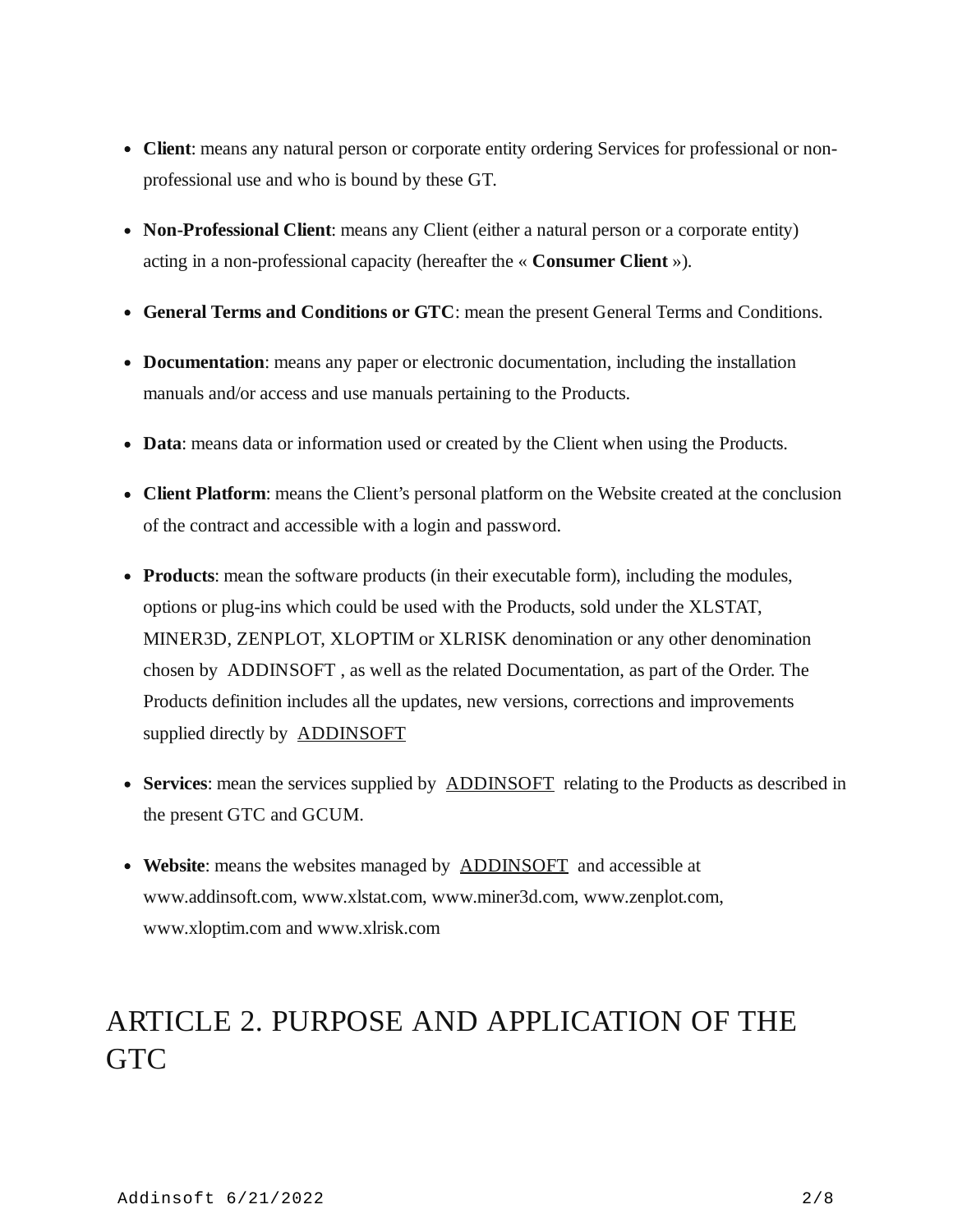The present GTC govern the conditions in which [ADDINSOFT](https://www.addinsoft.com/) sells its right to use the Products and, as the case may be, the Services to the Client.

THE GCUM govern as a complement the rights and restrictions related to the use of the Products and Services.

The ordering and use of the Products, as well as the supply of Services are conditioned to the acceptance and respect of these GCT and GCUM. The Client hereby warrants that the users of the Products will abide by these GCT AND GCUM.

# ARTICLE 3. DESCRIPTION OF PRODUCTS, LICENSES AND SERVICES

#### 3.1 Products and Licenses

The [ADDINSOFT](https://www.addinsoft.com/) Products are data analysis and statistical calculations tools featuring different functionalities depending on each Product.

The detailed description of the Products is available on the Website. The Client is hereby informed that the Products are standard products which were not conceived specifically for the Client. The Client choses the Products knowingly and according to his needs, professional constraints and technical environment, as per the information he acknowledges to have received from [ADDINSOFT.](https://www.addinsoft.com/)

The different types of licenses and users' rights of the Products are detailed in the GCUM.

In the event new Products or licenses types would be available, their description will be available on the Website. Unless anything to the contrary, they will be subject to the present GC. The license chosen by the Client is detailed in the Order.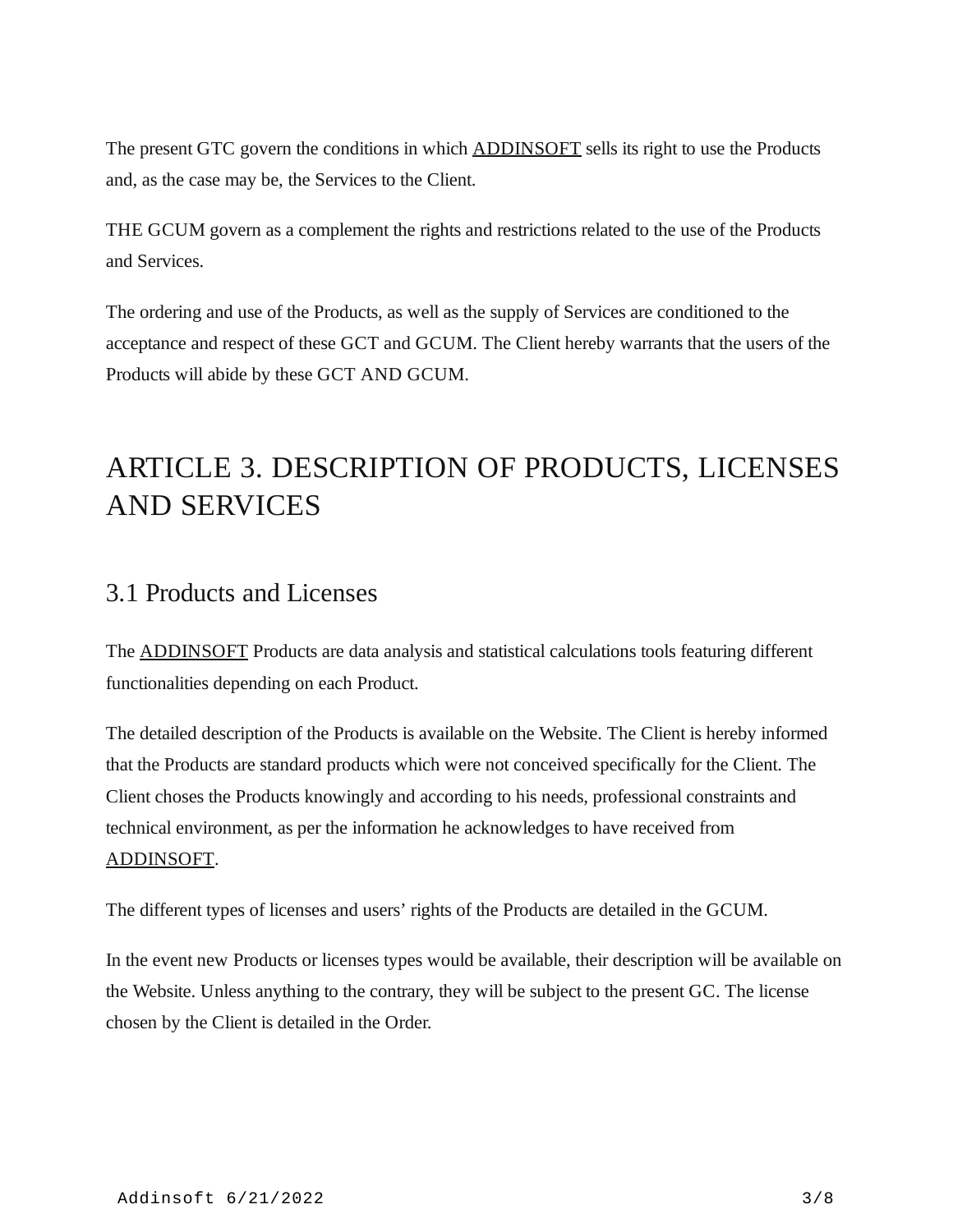### 3.2 Services

Services and conditions of supply of the Services are detailed in the GCUM. Any specific service subscription must be in part of an Order.

A Periodic License subscription includes a priority access to support and updates during the term and validity of the license.

A Perpetual License subscription includes, unless anything to the contrary, support and access to updates for a 12-month term from the delivery of the license key. Following the end of this term, the supply of Services will be subject to a specific Order subscription. Absent a Services subscription, [ADDINSOFT](https://www.addinsoft.com/) will not supply the Services, including the updates and support, so that [ADDINSOFT](https://www.addinsoft.com/) cannot guarantee, in particular, that the Products will function with later versions of OS (Operating System) or Excel.

As a general rule, all technical means as well as all telecommunications expenses allowing access and use of the Website, the Products and the Services shall be the Client's sole and exclusive responsibility.

# ARTICLE 4. ORDER AND PAYMENT

### 4.1. Order

The Client can order the Products and Services through the Website as per the conditions set forth on the Website. Therefore, the Client shall:

- Select the Product and the type of license chosen and add it to the cart
- Add contact information
- Select payment method
- Pay the Order price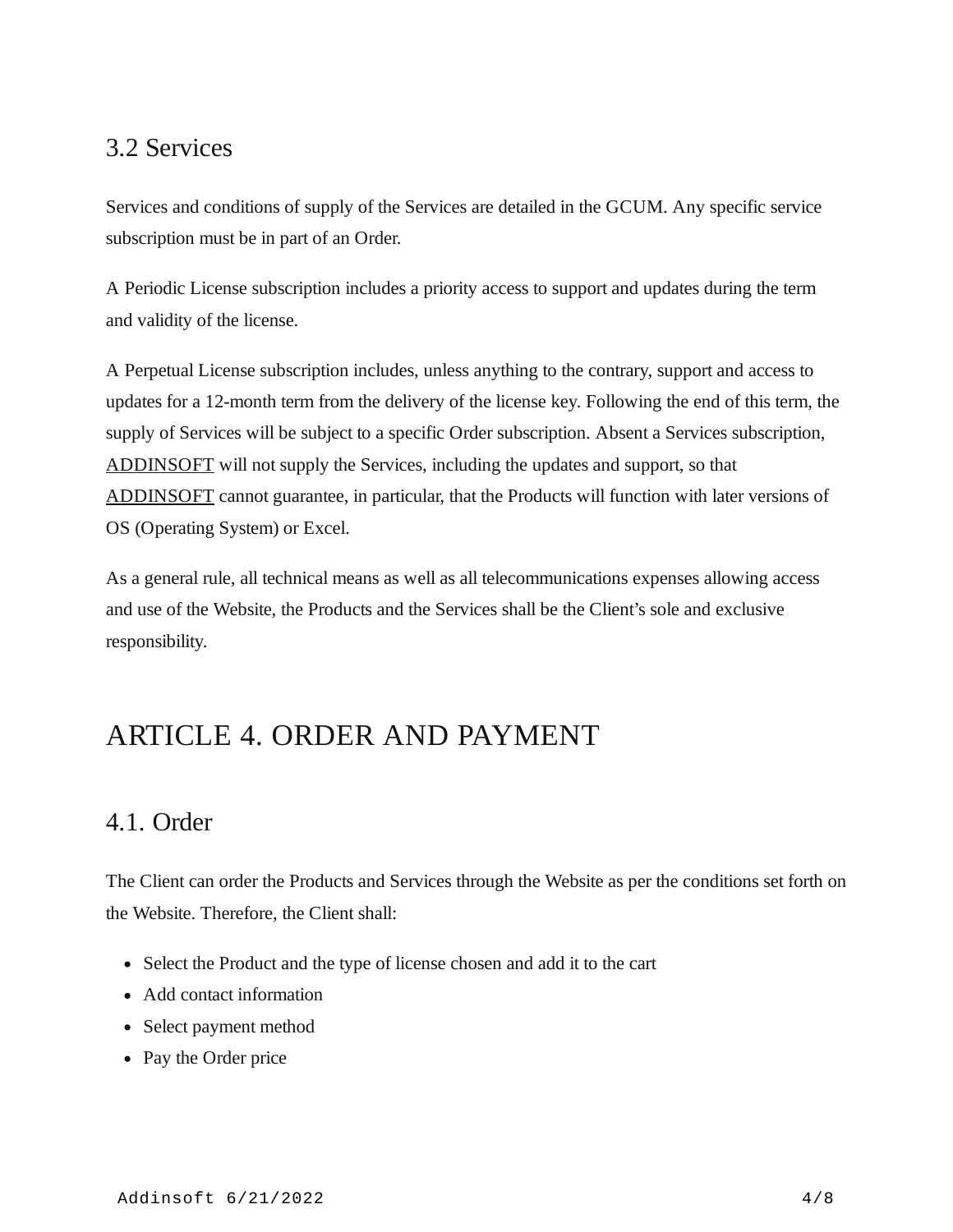Until the payment, the Client may modify the contents of his cart.

The Client may also request an estimate and finalize the Order by email through the issuance of a purchase order or a signed estimate (offline Order).

Upon Order issuance, [ADDINSOFT](https://www.addinsoft.com/) will send an Order confirmation email and the invoice to the Client.

The Client will need to subscribe to the license corresponding to its capacity or status. A client who does not have the required capacity or status for a type of license will not be able to order such type of license; moreover, the loss of such capacity of status will be deemed a termination of the Order for the corresponding license and the Client will have to, as the case may be, subscribe to another type of license to maintain his right to use the Products. [ADDINSOFT](https://www.addinsoft.com/) reserves its rights to check at any time the capacity or status of the Client during the term of the Order to ensure that the Client meets these requirements.

Every Order is final for the term set forth in the Order and the Client cannot, in any case, request a full or partial refund or a lower number of licenses or users.

The collection and administration of the Client's personal data contained in the Order are governed by **ADDINSOFT** 's Confidentiality Policy available on the Website.

The Client represents and warrants that the data supplied at the time of the Order and afterwards are exact, faithful and true. [ADDINSOFT](https://www.addinsoft.com/) will not be held liable for any breach resulting from false information supplied by the Client.

#### 4.2. Payment

The prices for the licenses and Services are set forth on the Website and are determined by ADDINSOFT in its absolute discretion. [ADDINSOFT](https://www.addinsoft.com/) may modify the prices any time. For the Periodic Licenses or the Services, the price modification shall be applicable at the next term.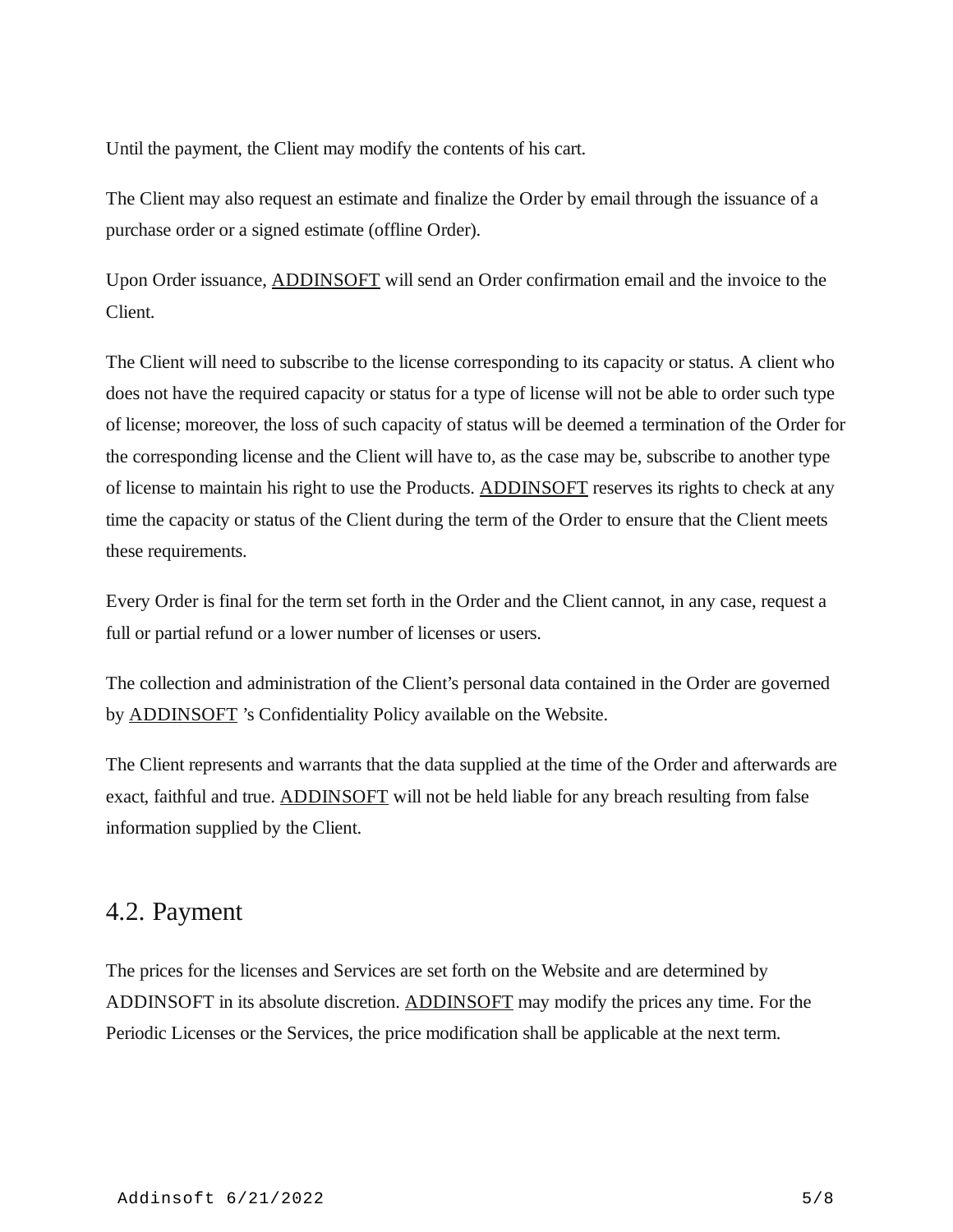[ADDINSOFT](https://www.addinsoft.com/) shall inform the Client in writing before the term renewal date and the Client will be able to, in case of disagreement, cancel the corresponding Order.

The price is payable on the Website by credit card online via Stripe (payment contractor) or by wire transfer.

For Periodic Licenses, as well as for assistance and maintenance Services not included in licenses, the Client shall pay the fees agreed to at each term renewal. Payment shall be made automatically in case of online payment by credit card.

For payments by wire transfer, such payment shall be made within 30 days of receipt of the invoice. Advance payment will not give right to a discount. In the event of late payment, penalties equal to one percent (1%) per month shall be automatically added, without prior notice, starting on the date on which payment should have been received. In addition, [ADDINSOFT](https://www.addinsoft.com/) may add collection expenses.

### ARTICLE 5. DELIVERY AND INSTALLATION

#### 5.1. Delivery

Products shall be delivered to the Client by delivery of the license key by email and on the Client Platform, as well as through a link to download the Products ordered. It is the Client's responsibility to download and install the Products.

Delivery shall occur within 48 business hours following the acceptance of the Order.

#### 5.2. Client Platform

Upon acceptance of the Order, a Client Platform shall be accessible to the Client to, notably, access the license activation keys and manage his licenses.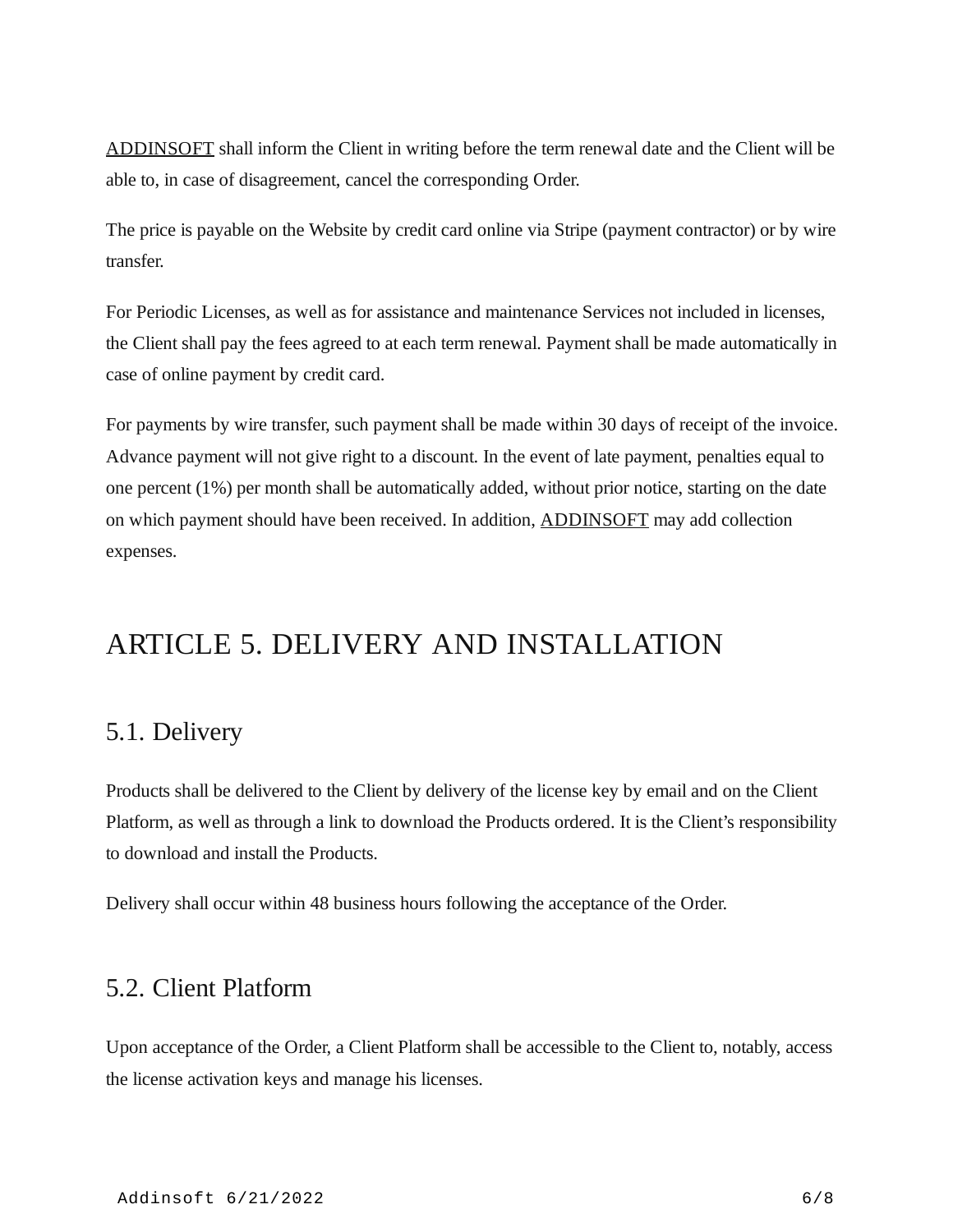This Client Platform shall be accessible through a login and password chosen by the Client during the Order process. Client shall not divulge and [ADDINSOFT](https://www.addinsoft.com/) shall not be liable for any use of the login and password by third parties through a fault of the Client (or his users).

It is recommended that the Client chooses a password allowing a high level of security as per current applicable standards and recommendations.

# ARTICLE 6. RIGHT TO CANCEL (ONLY APPLICABLE TO CONSUMER CLIENTS)

The Consumer Client may cancel his Order within 14 days of its acceptance without justification, by filling out the cancellation form on the Website or attached to the present GTC and send it to [ADDINSOFT,](https://www.addinsoft.com/) or by letter clearly stating that the client wishes to exercise his right to cancel his Order (for example, letter sent by mail, facsimile or electronic mail). Such cancellation must be sent to the address set forth above or on the cancellation form before the end of the cancellation period.

In the event of cancellation, [ADDINSOFT](https://www.addinsoft.com/) shall refund to the Consumer Client the amount paid for the Order without excessive delay and, in any event, no later than 14 days following the receipt of the Order cancellation, using the same payment form as the one used for payment (except specific agreement to use another form of payment).

**The Consumer Client understands that such cancellation right is no longer applicable after the Products have been downloaded.**

**By downloading the Products, the Consumer Client expressly waives his right to cancel.**

### ARTICLE 7. MISCELLANEOUS

All dispositions of the GCUM are applicable as a complement to the present GTC. In particular dispositions pertaining to the term, the cancellation of the Order, the warranties and liabilities, dispute